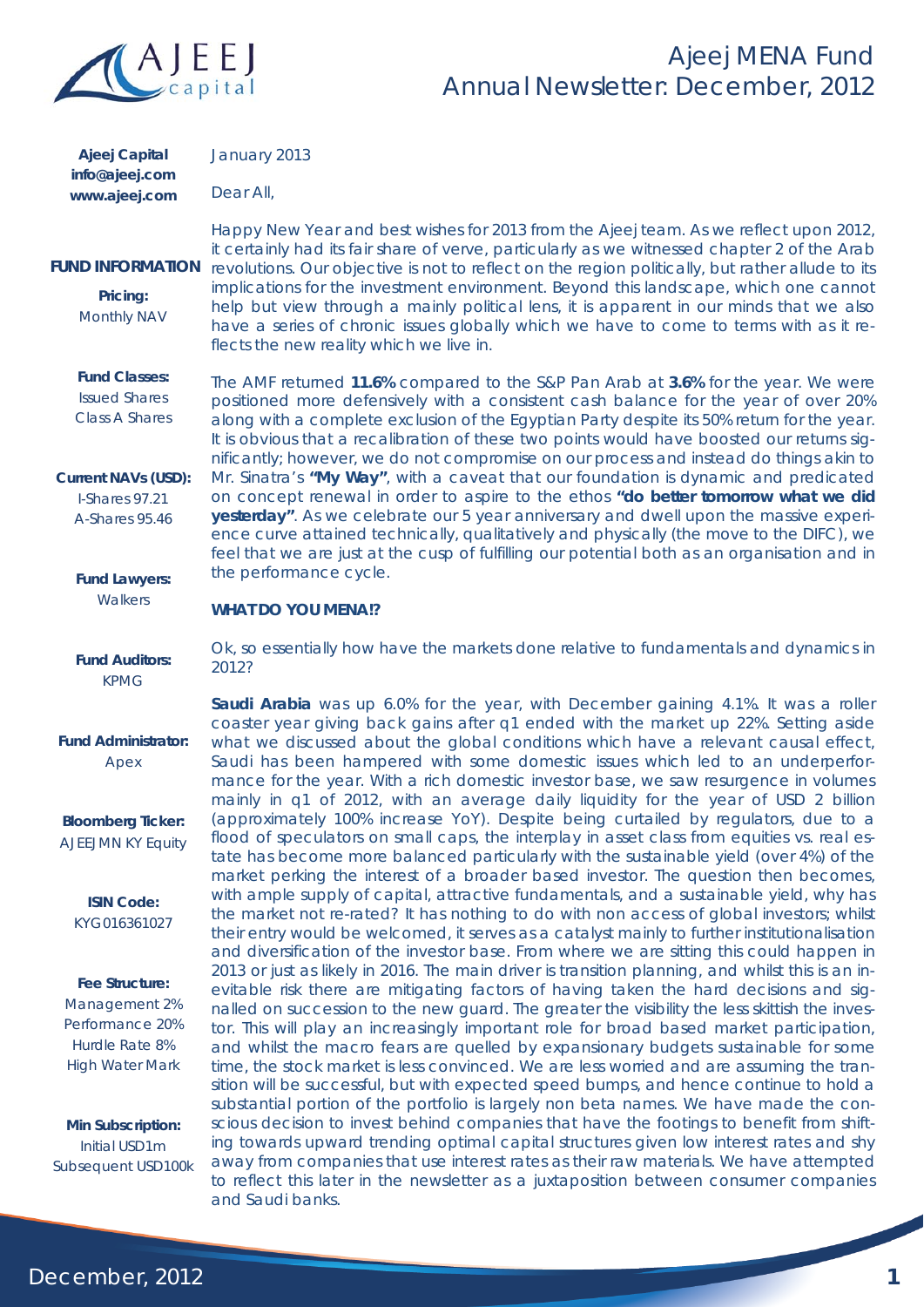## AMF Annual Letter



**Qatar** was down -4.8% for the year, with December losing -0.5%. Certainly a frustrating year for all those invested in the market as it was the worst performing market in the GCC after Bahrain. Moreover, it was one of the few countries in which volumes decreased relative to 2011. So what happened? Previously, the lack of depth in Qatar was trumped by macro visibility and exciting CAGRs in corporate earnings. These are no longer present to the same degree. The big spend continues, but the trickle down to the public market is neither as apparent nor visible enough to act as a catalyst for visible growth moving forward. The absolute dividend yield of the market is resilient, hovering above 4.5%, but the relative yield to other markets is diminishing and the sustainability less comforting. Sure, the trickle down mechanism is efficient given that the public sector and GREs employ about 90% of the local population, but that will only take our comfort levels so far. Diversification of money abroad to invest in depth and take on a new form of Qatari quasi colonisation with a cheque book rather than a gun can hopefully translate into flag planting of growth of Qatari companies. Then why are we still invested in Qatar? Well we are bottom up investors and we will invest behind Qatari companies that play to the strength of the factors mentioned earlier. Those companies that will piggy back on Qatar's regional aspirations offer interesting growth while providing good value in their domestic market. That is how we are and will position ourselves in Qatar as we stress test the growth scenario, and there are still a few interesting companies that continue to come out of the wood work.

**The UAE**, in aggregate, was one of the best performing markets for the year (Dubai 19.9%, Abu Dhabi 9.5%), with December recording only a modest gain (Dubai 0.9% and Abu Dhabi -1.6%). Volumes were also up over 20% for 2012. We have dedicated a section on Dubai real estate in particular and those of you who follow us regularly know our cautiously optimistic view of UAE banks. A beneficiary of the Arab spring? How sustainable is this? Well this works in two ways. The tourism market looks fantastic and sustainable particularly with the residual effect of the Arab spring. The foresight of the infrastructure spend has played out well as today the infrastructure of tourism covers A-D class tourists in a manner and depth that was not present in 2004-2006. As we describe later, we should be excited, but there are headwinds that are not to be ignored, including the debt restructuring, particularly the 2014/15 wall, and job creation away from services, where we are filling in capacity rather than creating more, but we take what we can get. As for the banks, there continues to be interesting value, less predictable growth, but nonetheless, a sense of consistency and prudence that create comfort on the asset restructuring process for many of the banks that we are looking at. These two themes continue to be important and germane to our core portfolio moving forward.

**Kuwait** is a market we have hardly dabbled in since the fund's launch, but the question looms as to whether it is time to start looking at this market; the market was up only 2.1% in 2012. The macro potential looks interesting where many influential participants feel that there is an inflection point on government spending and that the historical gridlock has subsided somewhat. The country has tremendous potential, but the internal trickle down has been clogged and government spend muted through the political due process. The victory of the Islamic bloc at the beginning of the year has raised hope of higher government spend across the board. This pendulum has certainly oscillated throughout the year, but sentiment on the ground remains positive. We will see how this plays out, as it could possibly recalibrate the growth paradigm of many companies which we follow in the market. We will not preclude Kuwait from being an important part of the portfolio in the coming years.

**Egypt** had a stunning year in term of market performance up 50.8% for the year supported by the December performance of 13.6%. We at Ajeej love the constituents of the market and the depth of the market, but we fail to see the value today given the dynamics and the challenges in the economic development arena. Setting aside the statistical volatility measure of Egypt being 5x that of other MENA markets, it is not the whip lash that has kept us out, but rather the inability to attribute fundamental variables to the companies in the market, particularly when compared to the respective peer group in the GCC. We simply don't understand it and rather than making excuses, which we continue to do on a regular basis, the omission is likely to persist until we are able to find equilibrium on long term fundamentals when measured against the value of the companies in other markets within our addressable universe. It has been an enigma that has given us some opportunity loss, but kept unexplainable volatility out of the fund.

In this next section we simply are clubbing the opportunity set of our bottom up companies into themes and reflecting upon our views from our Jan '12 newsletter and discuss the continuation of these themes moving forward.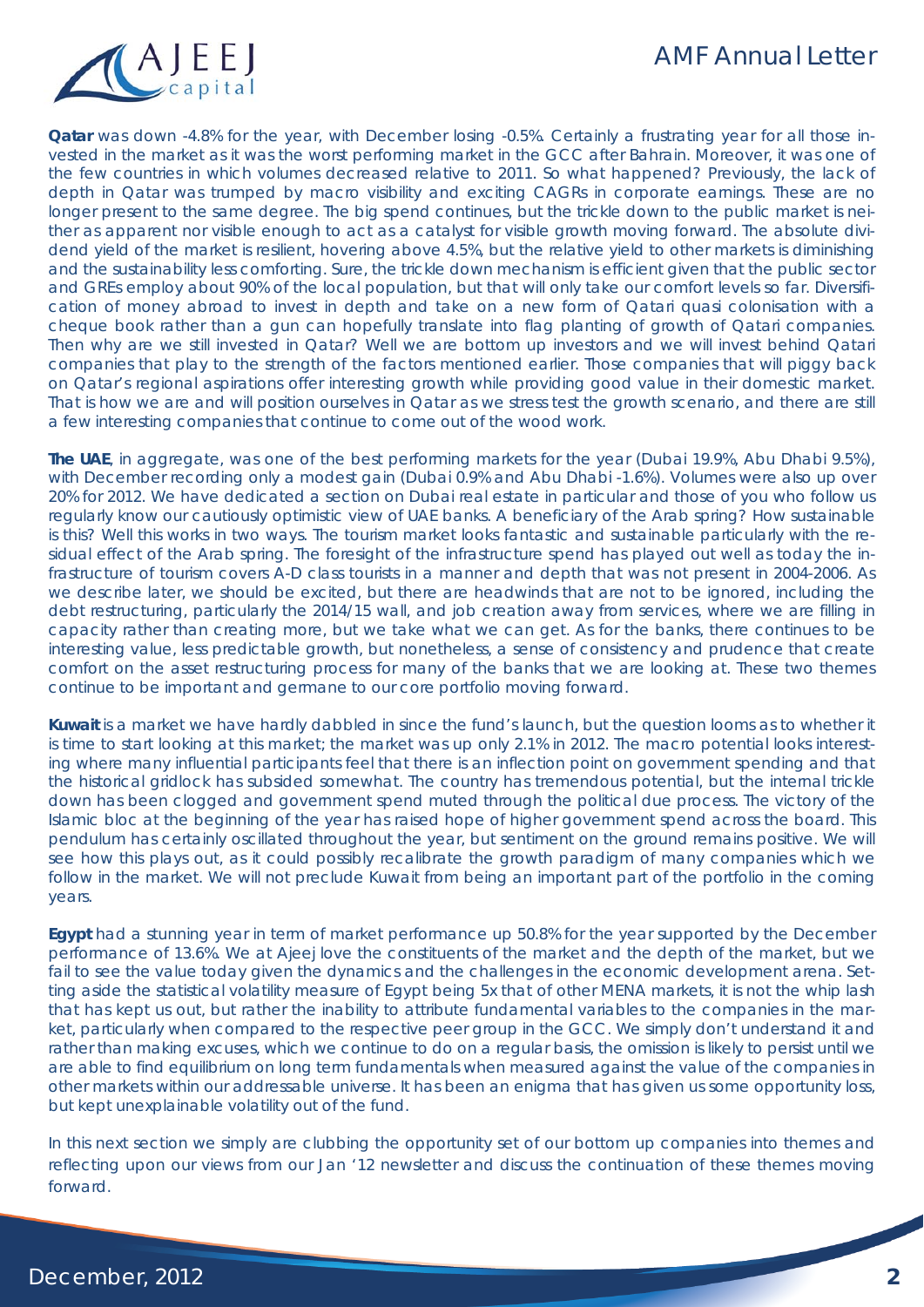# AMF Annual Letter



| <b>Theme</b>               | 2012      | <b>Discussion Newsletter Jan 2012</b>                                                                                                                                                                                                                                                                                                                                                     | 2013     | <b>Discussion</b>                                                                                                                                                                                                                                                                                                                                                                                                                                                                                                                                                                                                                                                                                                                                                               |  |  |  |  |
|----------------------------|-----------|-------------------------------------------------------------------------------------------------------------------------------------------------------------------------------------------------------------------------------------------------------------------------------------------------------------------------------------------------------------------------------------------|----------|---------------------------------------------------------------------------------------------------------------------------------------------------------------------------------------------------------------------------------------------------------------------------------------------------------------------------------------------------------------------------------------------------------------------------------------------------------------------------------------------------------------------------------------------------------------------------------------------------------------------------------------------------------------------------------------------------------------------------------------------------------------------------------|--|--|--|--|
| <b>Qatar Macro</b>         | $'' +$    | 2012 – Thesis holds QNB a rock but<br>trying to find more plays outside of<br>banking. We feel slightly underex-<br>posed in the portfolio, but would ex-<br>pect to add to this theme.                                                                                                                                                                                                   | $'' +''$ | 2012 - We got this one wrong; but the opportunity cost to cash<br>was not substantial.<br>2013 – QNB is a staple and offers tremendous upside value, the<br>realization catalyst less clear, but relative value compared to re-<br>gional peers given growth makes the stock very interesting. Some<br>potential interesting play to the strengths of Qatar lie outside the<br>banking system and we continue to explore such opportunities.                                                                                                                                                                                                                                                                                                                                    |  |  |  |  |
| <b>UAE Banks</b>           | '' N''    | 2012 - Neutral will continue to play this<br>exposure through the conviction in<br>ADIB although not a ground breaking<br>year. Any further weakness on stock                                                                                                                                                                                                                             | $'' +''$ | 2012 - The theme through ADIB did not work as per expectation,<br>but did not have a material attribution to the fund's performance.<br>2013 - This theme should have a strong play in 2013, and we see<br>opportunities in UAE banks beyond ADIB as well.                                                                                                                                                                                                                                                                                                                                                                                                                                                                                                                      |  |  |  |  |
| <b>Saudi Banks</b>         | " $N$ "   | 2012 - Unfortunately the drivers are<br>not clear even with balance sheet<br>growth pressure on NIMs continues<br>and with no clear interest rate rise to<br>benefit from unique liability costing of<br>banks not likely to play out big in the<br>portfolio in 2012, despite 1 possible<br>conviction position, which if due dili-<br>gence highlights opportunity, we will<br>size in. | " $N$ "  | 2012 -Not material and fulfilled expectation as discussed from a<br>performance perspective. Fundamentally the balance sheet<br>growth sustained and reached capacity, but YOA (yield on earn-<br>ing assets) decreased effecting NIMs.<br>2013 - Valuations look attractive, yields relative to market less<br>attractive. Please refer to the in-depth section in this newsletter for<br>more discussion on the sector. In essence difficult to ignore but<br>interest rate trajectory keeps the re-rating lower and all other ef-<br>forts more immaterial to results. We don't expect banks to have a<br>major run.                                                                                                                                                         |  |  |  |  |
| <b>Fertilisers</b>         | $" +"$    | $2012$ – We continue to be $+$ on<br>Maaden and neutral on balance of<br>fertilisers. Maaden has many chal-<br>lenges but the development of its<br>overall portfolio and growth in miner-<br>als at current levels makes it an impor-<br>tant part of our portfolio.                                                                                                                     | " $N$ "  | 2012 -Our exposure to this sector played out well through Maaden,<br>but only in the 1 <sup>st</sup> quarter of the year. Balance was largely neutral.<br>2013-We do not see a significant re-rating in this sector and re-<br>main neutral at current levels for all within the NPK chain.                                                                                                                                                                                                                                                                                                                                                                                                                                                                                     |  |  |  |  |
| <b>Real Estate</b>         | $''N,-''$ | 2012 - There is value in the market but<br>the realization could take years and<br>the dynamics unappealing. Given this<br>the level of distress is overdone on<br>some companies, so it is not beyond<br>the realm of possibility of exposure on<br>unique opportunities as they arise with<br>proper catalysts of realisations associ-<br>ated with it.                                 | " $N$ "  | 2012 - The price performance was all over the place based on<br>which country. Our exposure to the sector was only through Emaar<br>which played out fairly well to our attribution. Egyptian real estate<br>had a major run up in general, AD real estate was also + given<br>merger activity and consolidation of sector.<br>2013 – We are positive only on Dubai real estate whilst other mar-<br>kets at best reflect Neutral status. We were never keen on the<br>participation of Saudi real estate through the public markets mak-<br>ing the dynamics more questionable rather than the economics.                                                                                                                                                                      |  |  |  |  |
| <b>KSA Infrastructure</b>  | " $N$ "   | 2012 - Aramco is moving slowly and<br>no real demand coming through in<br>the next 9 months but thesis holds.<br>One has to be patient with our<br>Aramco counterparts.                                                                                                                                                                                                                   | " $N$ "  | 2012 - This played out as per our expectation and in fact from a<br>fundamental perspective was "-" rather than "N" when pertaining<br>to ARAMCO and construction.<br>2013 - The inevitable upside risk of ARAMCO playing out for spe-<br>cialised players increases with time whereas other infrastructure<br>remains competitive keeping margins compressed. We don't ex-<br>pect this sector to play a major role in 2013.                                                                                                                                                                                                                                                                                                                                                   |  |  |  |  |
| <b>Petchems</b>            | " $N$ "   | 2012 – We will continue to be under-<br>weight the sector and with likely more<br>downside to oil couples with weaken-<br>ing demand across the pchem prod-<br>uct matrix slow. Undeserved draw-<br>downs on company specific stocks<br>present a nice entry to add exposure<br>to our intensive list of companies<br>which we follow.                                                    | " $N$ "  | 2012 - This sector was "-" for 2012 and in fact a negative attribution<br>to the portfolio. We were underweight the sector but still had some<br>skin in the game. The operating rates declined putting pricing<br>pressure coupled with the Brent - WTI gap which weighed heavily<br>on KSA players.<br>2013 – We certainly don't ignore the sector in its entirety, there<br>may be some selective exposures based on dislocations which we<br>may look at, but given the chronic state and uncertainty of global<br>GDP growth this is an obvious proxy and with the spread between<br>WTI - Brent adding a compression / expansion on margins adds to<br>the uncertainty of drivers in this sector. We are likely to have a<br>similar weighting to this sector as in 2012. |  |  |  |  |
| <b>Domestic Retail KSA</b> | " $N/$ +" | 2012 - Our exposure and play out in<br>the sector will continue and it will<br>continue to form an important con-<br>stituent of the portfolio many discov-<br>eries we are looking for in this sector.                                                                                                                                                                                   | $" +"$   | 2012 -Mobily was our single greatest attribution in 2012 up over<br>50%. Moreover this sector provided the highest participation in this<br>portfolio.<br>2013 - Enough companies in this sector are attractive to weight a<br>bullish stance. We have dedicated a section to consumer focused<br>companies and we expect this sector to continue to play out well<br>into 2013.                                                                                                                                                                                                                                                                                                                                                                                                |  |  |  |  |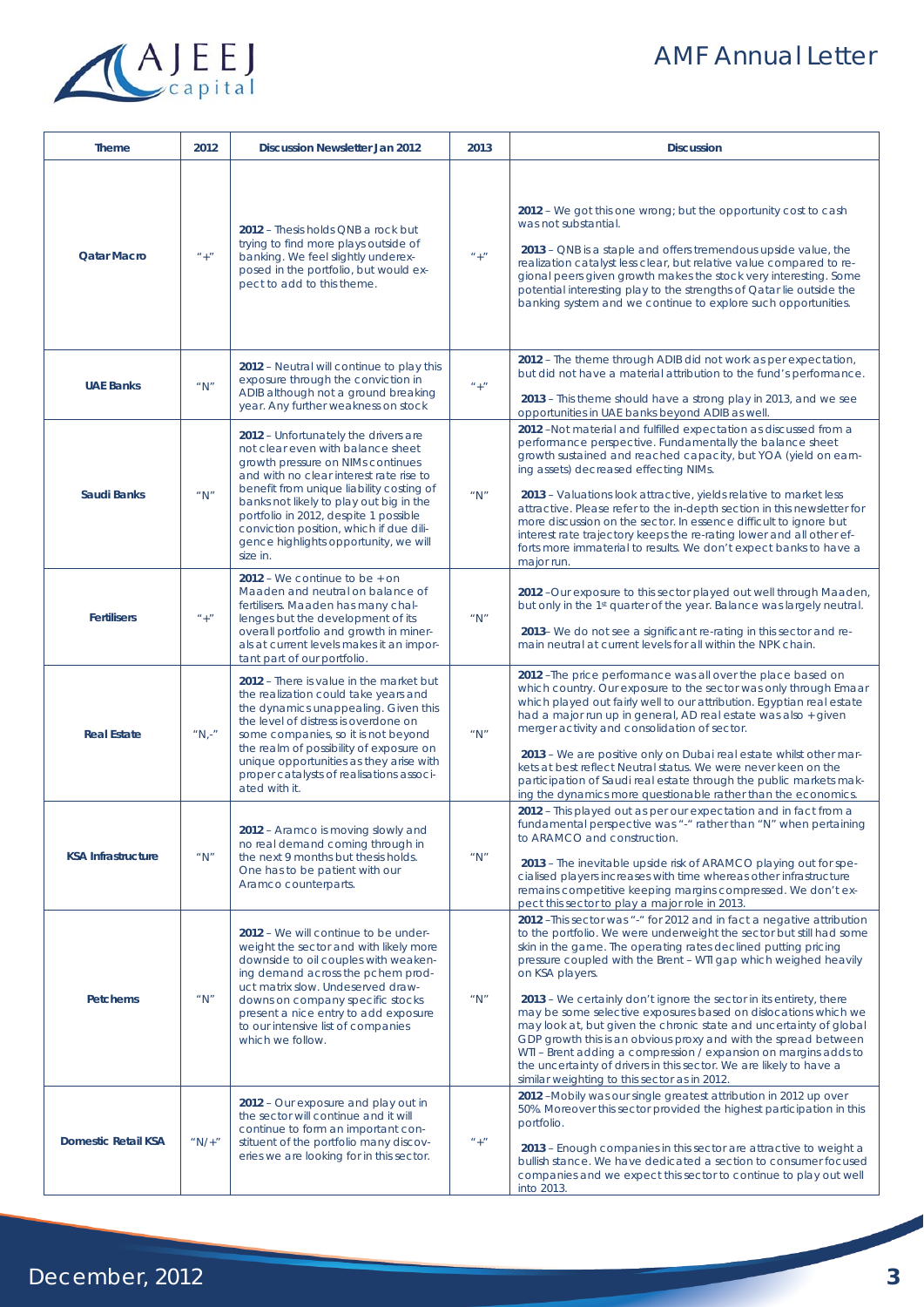

## **"Hi, I'm Awad, how can I help you today?"**

## **…Is my Saudi employee my best customer or my biggest threat?**



*A Time of Plenty*: To be a Saudi consumer company in 2011 and 2012 was to open one's doors to a Saudi public clamouring for everything on the shelves. From high tops to laptops, the King's March 2011 announcement of extra salary payments, subsequent salary increases for Saudis in both the public and private sector, and the launch of the Hafiz unemployment program (which distributes cash benefits to unemployed Saudi men and women) resulted in two years of plenty for Saudi retailers.

*The First Wave of Retail Prosperity…*: Although we certainly didn't predict the surge in government transfer payments and salary increases that occurred in 2011 and 2012, the buoyant outlook for Saudi consumers was one of the drivers behind our investment in Alhokair from 2010-2012, a company that controls ~50% of the midmarket (mall stores) fashion retail market in Saudi Arabia. Alhokair was a prime beneficiary of the initial surge in consumer spending that occurred in 2011, and the company's results reflected (and continue to reflect) same store sales growth combined with expansion (~10% per annum) and acquisition of a competitor during 2012, which we expect has added around 20% to the company's top line. So far, the company's 2012/13 revenues are up +37% 9M 2012/13 following on +24% 2011/12 due to their prime positioning as a purveyor (primarily via Zara) of fast fashion. During 2012, we exited our investment in Alhokair as we feel that much of this 'first wave' of retail demand has been priced into the stock, and there is more downside risk on costs than upside risk remaining, though we continue to follow the company closely.

*…Because of New Faces in the Crowd*: Although not a precise measure of consumer spending, monthly 'point-of-sales' data published by SAMA (the Saudi Central Bank) is an indicator of credit and debit card transaction volumes with retailers in the Kingdom, the monthly value of which has surged from an average of SAR 6b/month in 2010 to SAR 8b/month in 2011 to SAR 10b/month in 2012, an aggregate increase of 67% in just two years. Interestingly, average value per transaction has remained relatively constant SAR 475 in 2010 vs. SAR 514 in 2012, a 4% CAGR in line with inflation. Taken together with robust same store sales growth reported across a wide range of retailers of ~10-15% for 2011 (with similar expectations for 2012), it's clear that Saudis are shopping more frequently, and that new shoppers (whether the newly employed or newly receiving benefits) are joining the burgeoning Saudi consumer culture.

*The Second Wave of Prosperity Reaches Saudi Corporates…*: As 2012 began, Saudi businesses, particularly in the services and tourism sectors, began to reflect greater confidence that the consumers thronging the malls were buying more than just shoes and toys, and were in fact spending as never before on travel, tourism, and services (education, healthcare), helped along again by continued emphasis in the 9th 5 year plan on improving Saudi human capital. The HSBC Saudi Arabia monthly PMI has remained above 55 (expansion is indicated by readings above 50) for the past 2 years, in certain months recording higher readings than any other market globally, according to HSBC. Key beneficiaries of demand for services by these expanding businesses such as Budget Saudi (car rental, long term vehicle leasing, and now commercial trucking) and Al Tayyar Travel (corporate travel, expatriate annual leave flights, and religious travel) became cornerstones of our portfolio in 2012, as these mispriced corporate service providers' growth has reflected buoyant corporate and government demand. Moreover, we expect government, corporate, and tourism services demand (and by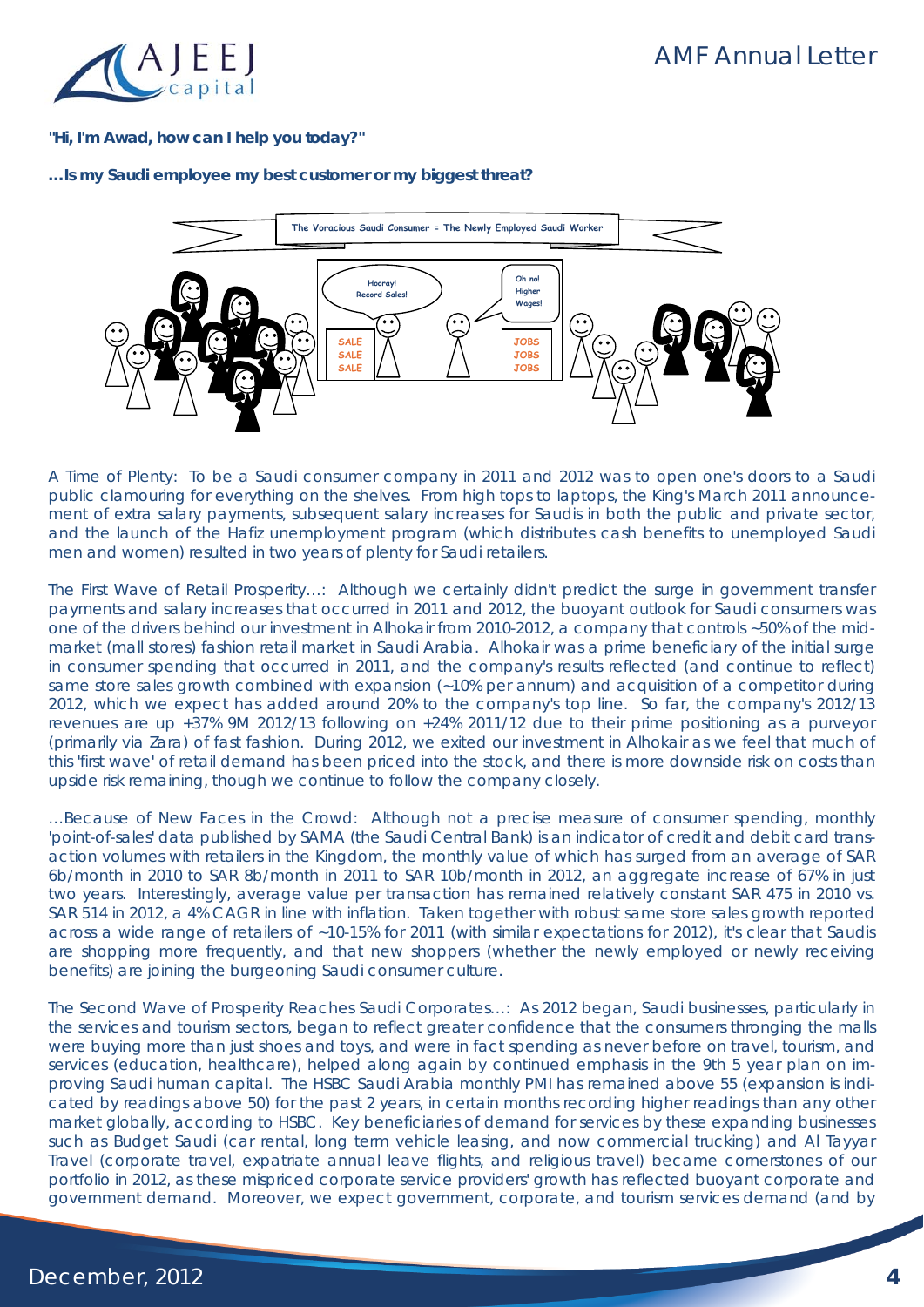

extension demand for these service companies' services) to remain very strong through 2013.

*…And then the Saudi Consumer Becomes the Saudi Employee*: 2012 began with final implementation of the 'Nitaqat' system of points whereby companies with insufficient numbers of Saudi workers are prevented from renewing the visas of their expatriate workforce, and all companies are assigned a category stoplight-style as 'Red,' 'Yellow,' or 'Green.' In addition to this exciting new terminology, 2012 ended with a raft of decrees and pronouncements on further Saudization (Saudi participation in the private sector workforce), including a new minimum monthly wage for Saudis (SAR 3,000), and an annual fee (SAR 2,400 or USD 640) per foreign worker when a company's workforce is more than 50% expatriate. At average expatriate wages of SAR 1,550/month (reflecting mainly unskilled labour in the construction industry), this fee represents a 13% increase in employee wage expense.

Faced with rising employee costs (whether from increasing Saudization, increased expatriate workers needed to 'help' Saudi workers, or increased fees on expatriate workers), the Saudi consumer retail and consumer services companies face a number of potential challenges to their margins in 2013. Demand looks set to remain strong, and thus the question is whether or not shareholders will begin to lose out to Saudi workers as margins compress reflecting higher wages…

We feel that companies with relatively low employee cost / sales (due to the nature of their industry) and those with the ability to utilize technology to achieve greater productivity with existing employees have the greatest short term margin protection. Companies like Budget Saudi and Altayyar (both of which have shown strong productivity gains in their workforces in the last several years) are well positioned on these metrics.

Further, those companies training and equipping new Saudi workers like Alkhaleej Training have an important role to play within the Saudi economy over the next several years, particularly as demand by Saudi parents for a more modern and comprehensive education (like that provided by the affordable private schools Alkhaleej is building) continues to grow.

Finally, those companies actively reaching out to the lower-middle income segment of Saudis (many of whom live in small cities and towns far from Riyadh and Jeddah) are the companies that should outperform going forward. Companies like Extra and Herfy who've extended their sales footprint into 'virgin' retail territory beyond the cities are poised to capture this new demand.

And companies like Saudi Ceramics, Shaker, and Alabdullatif which are focused on providing affordable durable goods like tile, sanitary ware, white goods, and carpets and who already post a Saudi-wide sales presence are well-positioned to capture demand from first-time Saudi homeowners.

Taken together, these companies are the least likely to feel a major impact from rising wage costs and the most likely to be able to provide services to the 'new' Saudi consumer: a young graduate perhaps with young children, recently employed either in the public sector or the private sector in a second tier Saudi city on a moderate salary, ready to fit out and furnish a first home, take a vacation to Dubai, rent a car, or go out for a meal. These young people (and perhaps even the expatriates whom they will soon hire as maids and drivers) are the future of Saudi consumer demand.

#### **Saudi Banks: Can We Bank on Saudi?**

The Saudi banks team under captain Al Rajhi Bank looks poised to begin 2013 in pole position. The banks are well-capitalized relative to global peers, their asset quality metrics remain generally benign, and they operate efficiently as demonstrated by their low cost/income ratios. SAMA, the Saudi central bank, retains its reputation as a strict and effective bank regulator – no funny business on this race track! Meanwhile, the Saudi economy remains robust, driven by ongoing high oil prices; and demographics (roughly 40% of the Saudi population is under the age of 20) should be favourable for banking sector growth in coming years (high octane fuel for the banks' tanks, if you will). Further, even following a strong start to the year in terms of their stock price performances, Saudi banks are trading at valuation multiples near the low end of their range during post-global-crisis years.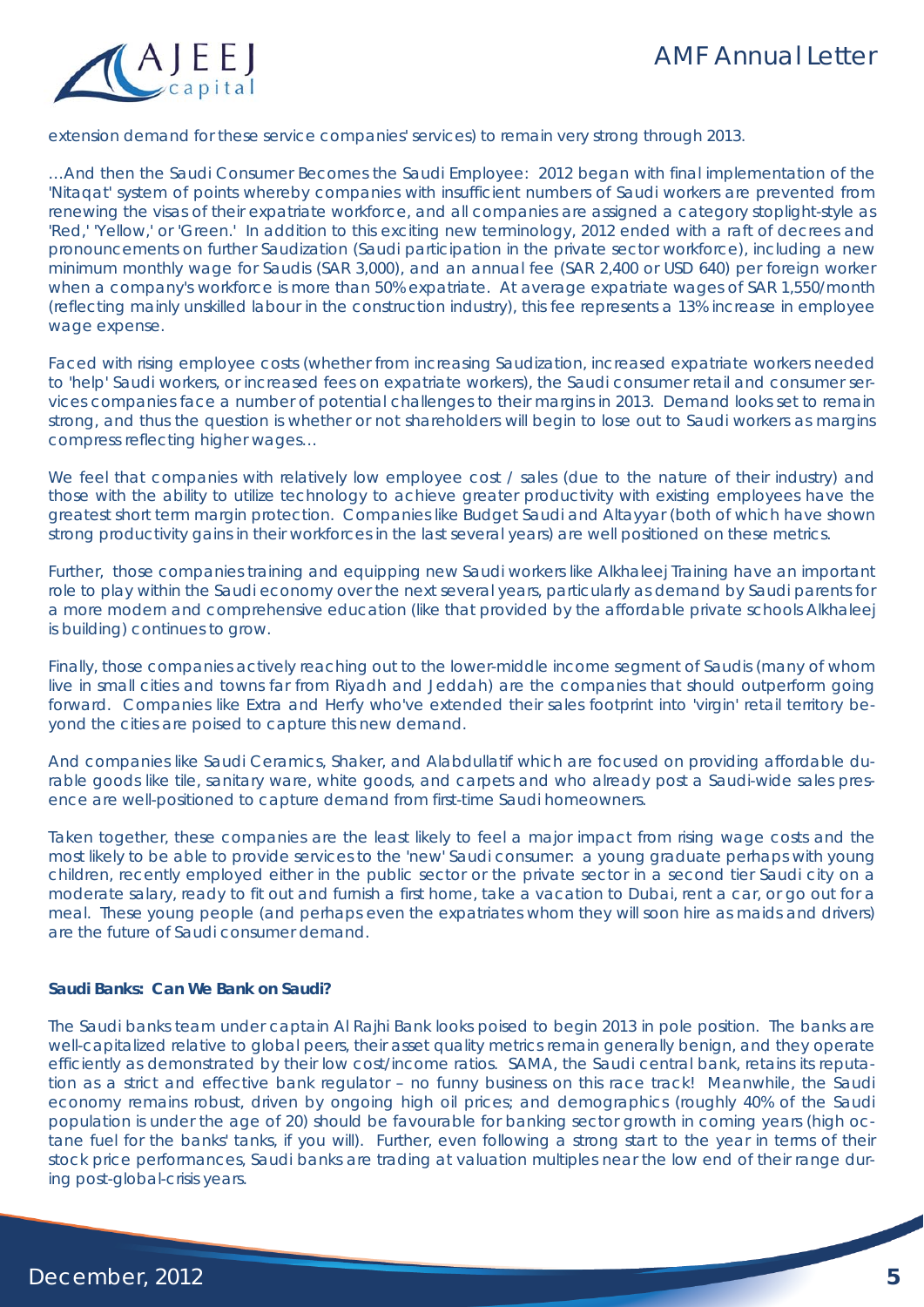

Despite that positive general background, we currently believe that investing in Saudi banks should be undertaken on a selective bottom-up basis only. There are certain headwinds facing the sector that must be considered when forecasting the potential growth the individual banks could achieve. Even though Saudi banks are well placed in the race for growth, some banks are 'better-maintained' than others, and more likely to outperform.

First, the environment of low interest rates remains a drag on the sector's profitability, and certain banks are better-placed to deal with this environment than others. Interest rates on loans continue to be relatively low, with low base rates and pricing competition among banks keeping rates down for all. Total loan growth is in the mid-teens for the Saudi banks (see, we told you demographics and broader government spending would prove helpful), helping to support interest income, but the low asset yields prevent interest income from increasing in a more significant manner. Asset yields could potentially increase if credit becomes scarcer due to tighter sources of funding for the banks (see discussion below), but in our base case we do not anticipate a strong near-term upward move in asset yields. In simpler terms, there might be jet fuel in the tank, but the central bankers have effectively installed speed limiters for all banks.

In the low interest rate environment, controlling funding costs is a key to maintaining net interest margin, and we anticipate that funding costs will see upward pressure in the Saudi banking system in coming quarters. Since December 2008, banks have benefitted from an ever-rising share of demand deposits (mainly noninterest-bearing) in their deposit bases; demand deposits were 41% of total Saudi system deposits in December 2008 and then grew steadily in share until peaking at just over 60% in August 2012, as customers were hesitant to lock in time deposits at low prevailing rates (and since the same customers were hotfooting it to the shopping malls to spend those deposits month after month, spurring record consumer sales monthly since March 2011). We believe that the % allocation to demand deposits has peaked; management at more than one bank have recently indicated that raising new non-interest-bearing deposits in the market has become challenging. Thus, average cost of deposits could see an upward move in coming quarters, as the banks compete for fewer new deposits and begin to pay interest on a higher % of deposits. Moreover, some Saudi banks may seek to raise longer-term debt financing to increase Tier 2 capital ratios, to diversify sources of funding, and to better match assets and liabilities; in most cases, such financing would come at a higher cost than the current average cost of funds. Banks with greater ability to control funding costs have a better chance of maintaining or increasing their net interest income in this challenging low interest rate environment.

The young age of the Saudi population should in theory offer a boost to the Saudi banks' growth opportunities, as more Saudis enter working age in coming years. However, a high youth unemployment rate (it's tough to employ all those theology and Arabic language graduates in retail and services, let alone in industrial occupations) coupled with the still-small percentage of women in the workforce, means that the potentially bankable population is smaller than raw numbers would suggest. Opportunities for women continue slowly to become available, and the Saudi government is seeking to combat unemployment through Saudization initiatives and educational programs to improve the skills and knowledge base of Saudi workers. However, such efforts will take time, and in the short term they could put mild pressure on the banking system as some corporate customers see their profitability and cash flows reduced due to higher costs of employing Saudi nationals instead of (or in addition to) cheaper foreign workers. The banks could see some deterioration in their asset quality indicators if there is prolonged cost pressure on their corporate clients, particularly in the construction/ contracting sector where the portion of foreign workers is high and company margins are already strained by years of fierce post-crisis competition and shrinking margins.

Valuation multiples of Saudi banks are attractive relative to their own history, but much of the reduction in multiples can be explained qualitatively. A portion of the multiple de-rating is attributable to the banks' lower structural profitability in a low interest rate environment (again, jet fuel in the tank but a fancy 'Bernanke Driving Speed Limiter' device in action). Moreover, the numerous IPOs in Saudi during the last few years have offered Saudi investors access to additional sectors and opportunities, reducing the centrality of banks in Saudi equity exposure. Finally, while low interest rates reduce the potential earnings streams for the banks, they also offer attractive investment opportunities to non-financial companies, who can borrow funds to invest in their businesses at historically low rates. Thus, some of those non-financial companies currently have growth profiles superior to those of the banks. Another important dynamic in the mind of the average Saudi investor is that many of the Saudi banks offer less attractive dividends than those available in other sectors, which is a switch from the banks being relatively high dividend payers vs. the market historically. To put it simply, the consumer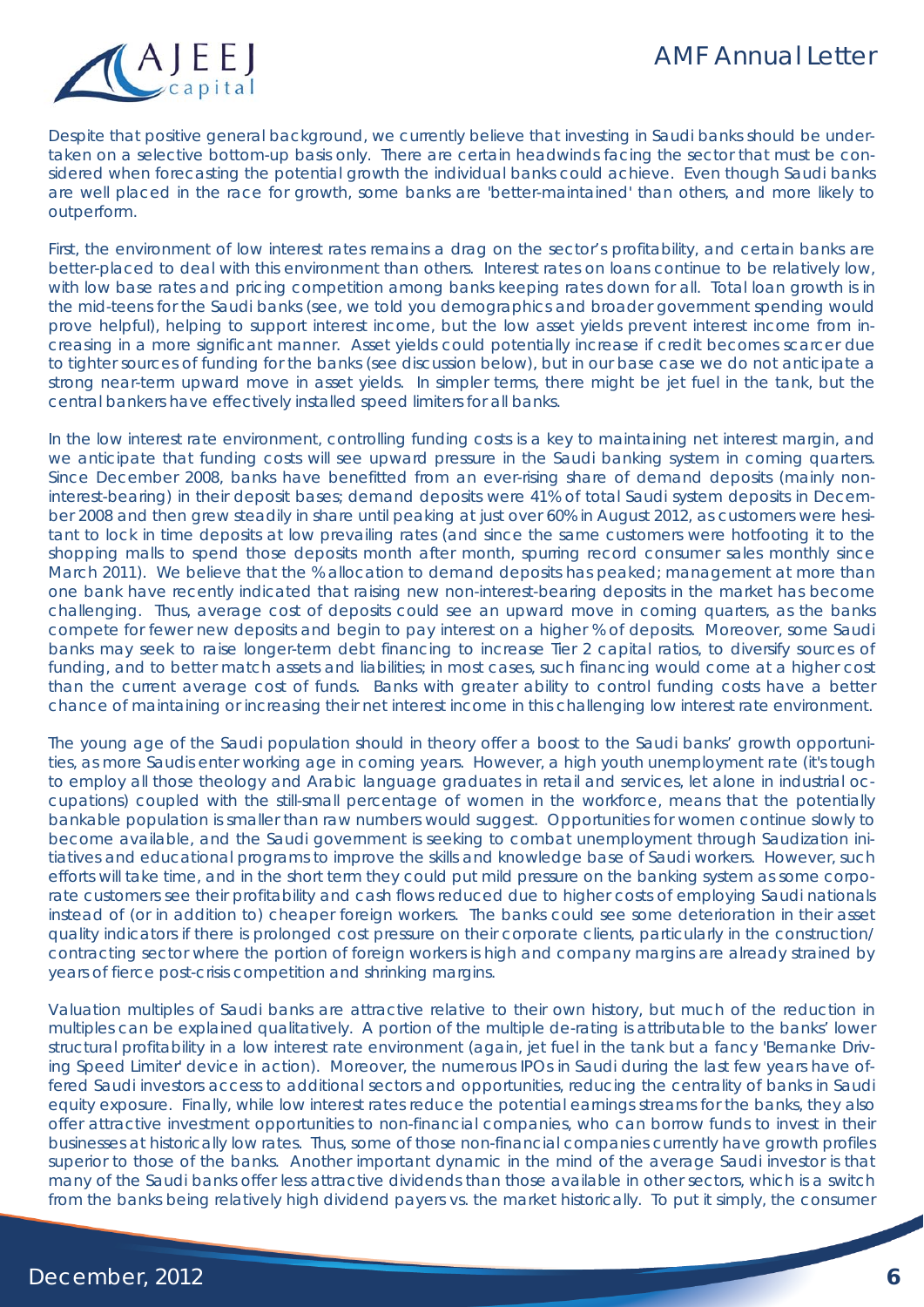

companies benefiting from historically low interest rates on loans for expansion and record levels of consumption are able to generate high levels of free cash and pay high dividends relative to the banks.

#### Stock Selection:

While the sector faces certain headwinds as outlined above, valuations for the banks do remain attractive, and so we consider the sector on a bottom-up basis. We look for certain characteristics when determining which of the Saudi banks have the most favourable financial outlook for 2013, and then combine that with valuation and further assessment of market dynamics in identifying bank investments.

We prefer banks that have capital ratios well above the minimum central bank requirements. Higher capital ratios give further room for growing loans and other assets, and they also allow for maintenance of dividend payouts. Elevated capital ratios are like precisely-inflated tires; they allow the race car to grip the road and handle turns and changes efficiently at high speed. We believe that a few banks may become growth- and dividend-constrained in the next 12-18 months due to relatively lower capital ratios. Those banks would need either to raise capital or to slow their pace of growth (i.e. hitting their brakes through the turns). While those less-well-capitalized banks have ratios that remain well above the regulatory minimum, we believe that in practice the central bank will strive to maintain a buffer above that minimum, where the size of the buffer may vary for individual banks depending on SAMA's assessment of the characteristics of each bank.

We also assess the overall balance sheet structure for each bank to forecast which banks should be able to grow interest-earning assets while also protecting their margins. All else equal, we prefer banks with higher % balances in cash and other short-term liquid assets. First, with those balances already in place, the bank is better-positioned to meet liquidity requirements under Basel 3 guidelines. Second, to the extent that the bank is carrying excess liquidity, it has greater room to opportunistically reallocate that liquidity into higher-earning assets; a bank in the opposite position would have to move into lower-earning assets to meet liquidity requirements. We look for banks with lower ratios of loans to deposits. Some of the Saudi banks are nearing what we understand to be rough SAMA regulatory guidelines on loans/deposits, so in order to grow loans they will also have to grow their funding base, which could come at a relatively higher cost at a time when demand deposit growth is slowing (as discussed above). In contrast, a bank with a lower loans/deposits ratio not only has more room to grow loans, but also can reduce deposits in order to protect its net interest margin.

Beyond agility (capital ratios), capacity (cash and liquid assets position), and ability (unlikely to run into SAMA limits), we look for banks that have opportunities to improve their earnings profile, either through significant balance sheet growth, improved efficiency (e.g. better NIM or better operating cost efficiency), or lower volatility in provision charges. If a bank seems to have relatively fewer opportunities for balance sheet growth, and at the same time seems to have neared peak efficiency in terms of operating costs and provision charges, then we would need to be quite comfortable that the bank can maintain such efficiencies, since the possibility for a negative earnings surprise should be higher than the possibility for a positive one in such a case.

In summary, for 2013 it's a question of identifying which Saudi banks are able to handle upcoming twists and turns (challenging interest rate environment, competition for deposits and funding, and growth coming from 'new' customers [services companies] rather than 'old friends' [contractors]) with agility while being powerful enough to rule the straightaway once the curves are mastered. Within the framework discussed above, we currently like Bank Al Bilad (above average growth prospects, diversifying remittances business, liquid balance sheet, advantages on funding costs) and Riyad Bank (strong capital base, highest dividend yield among the Saudi banks – and attractive among Saudi companies in general, exposure to both corporate and retail banking, improvement in operating efficiency, and potential to revert to sector mean loan growth in the coming 2-3 years). We also like the potential for profitable asset reallocation at Samba and the potential for asset quality normalization at Saudi Investment Bank, two banks that also have strong capital bases.

#### **Dubai Real Estate: Port in a Storm**

There can be little doubt that Dubai has been the key beneficiary of the turmoil in the Middle East as we mark the two year anniversary of the 'Arab Spring'. With thousands of families and individuals seeking to relocate to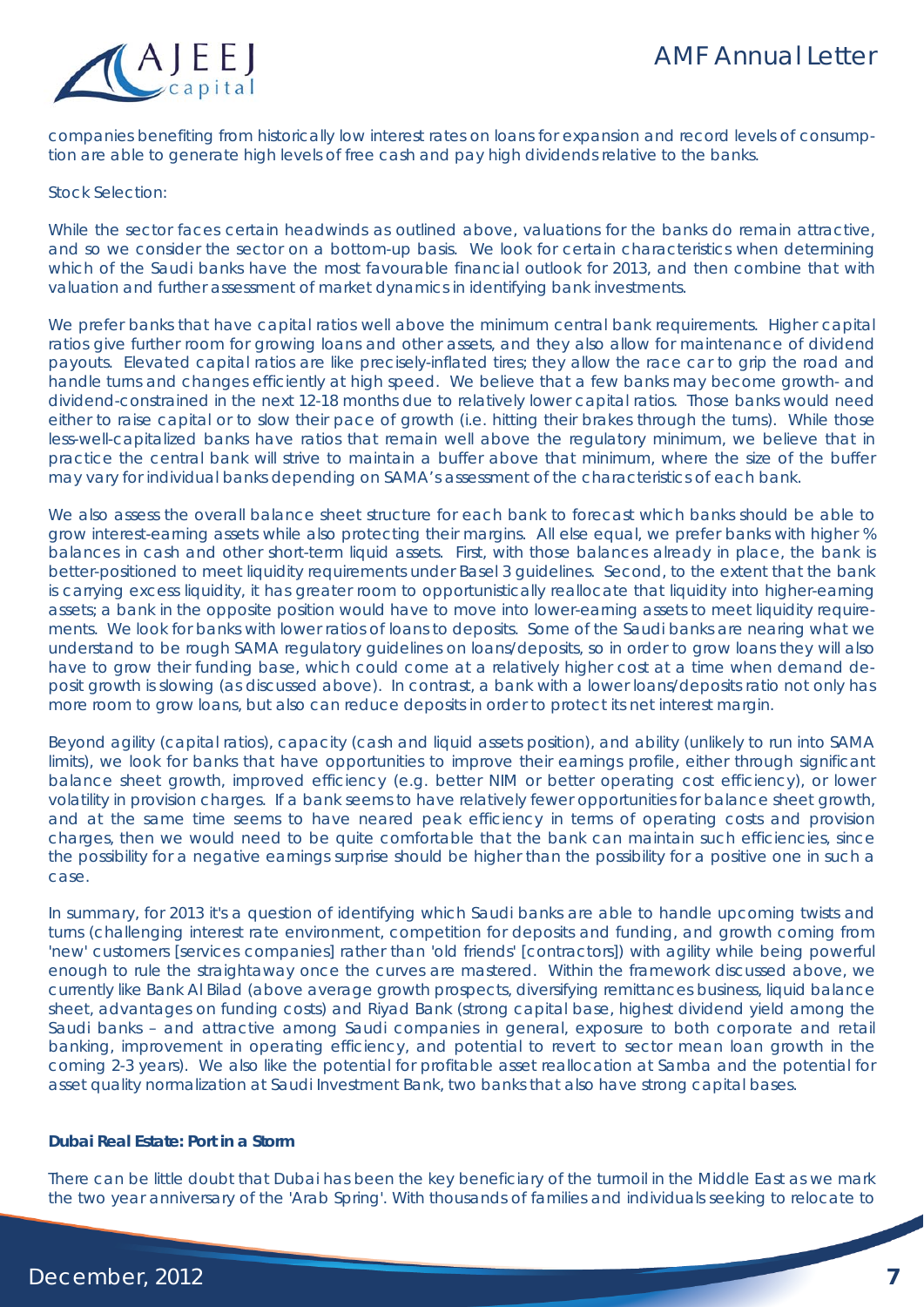

a safe haven that isn't too far away from home, Dubai was and is the obvious if not the only real choice as a port in this regional storm.

This influx of human and monetary capital has revitalised the entire UAE economy but especially the economy of Dubai following a very difficult 2009 and 2010 for the brash city-state. This has had the effect of returning the emirate to a more established and mature version of its pre-crisis self. Indicators of this renaissance abound, first among them that Dubai was heralded as the world's best performing real estate market in 2012 with premium properties in various parts of the city rallying in the secondary market by as much as 30%. According to a recent Deutsche Bank report aggregating data from various brokers across town, average freehold property prices in 2012 jumped by 24% YoY. The catalyst to this jump becomes clearer when one considers that up to 80% of all transaction value came in the form of cash according to the Dubai Land Department.

From a qualitative and anecdotal perspective property demand is clearly on the rise; the amount of Egyptian and Syrian Arabic that one hears spoken in TECOM, Dubai Marina and Downtown Dubai has dramatically increased, despite the stringent restrictions placed by the UAE on visas for citizens from these beleaguered Arab states. And although the team in our Dubai office is a microscopic sample of the Dubai populace, the number of acquaintances, friends, family friends, old classmates and colleagues with whom we are personally familiar and who have moved to Dubai over the past 24 months from either Syria or Egypt is not insignificant. The primary market has also seen a resurgence in recent months, with new phases for Emaar projects selling out in a matter of hours (units in one particular project sold out faster than the Justin Bieber concert tickets made available the same day!).

As with most supply/demand relationships, an increase in one side of the equation does not go unresolved for long. The skeleton-like structures of unfinished buildings that were abandoned 2009 are once again are teaming with armies of construction workers in their blue overalls and hardhats. Even Emaar has been expediting the roll out of projects that have been on the back burner for some time.

And thus the current question is, "where are we heading from here?" Most tend to think that the trajectory is ever upwards, and we do not necessarily disagree. That being said we are slightly more cautious in our optimism than most, especially on the front of actual residential unit prices. One has to be cognisant of the myriad of opposing forces, some natural and some synthesised, which are at play in the market today. First, while real demand is certainly on the rise and as a result once dormant projects have found a new lease of life, investors eager for a return to the boom days of 2006-2008 are battling a new foe: the Emirati authorities. Having presided over the past 4 years of legal imbroglios, public relations snafus, and numerous (and ongoing) debt restructuring exercises, these authorities are decidedly NOT eager to see a return to May 2008.

A recent example is the UAE central bank's 'New Year's Resolution', which is a directive issued on December 31st, 2012, mandating that all mortgages to foreign investors be limited to 50% LTV; the banks' retort to this is that they would like this to be stretched to 60% LTV, and with such tepid negotiations it seems that this will be one directive that holds. The initial reaction from brokers and real estate investors was a panicked one, with many claiming that the market overnight turned from a seller's to a buyer's market. This may be partly true, but when one considers that 80% of all transaction value in Dubai in 2012 was cash based and not mortgaged, it seems unlikely that the new controls will have a huge impact.

The other cloud of the Dubai real estate horizon (appearing in September 2012 to dampen post-Ramadan buying) comprised of new rules for expatriate employees of Abu Dhabi GRE's to the effect that housing allowances for 2013 would be contingent upon residency in Abu Dhabi. Since the crises in 2008, many Dubai based professionals sought career refuge in Abu Dhabi. However, despite offering promising job opportunities Abu Dhabi has suffered from a critical shortage of housing for years, due to the moratorium on building imposed in Abu Dhabi in the late 1990s, and only lifted in 2005/6. More critical perhaps is the shortage of adequate schooling for the children of expat professionals. Therefore, many of those who did end up shifting there professional life next door to Abu Dhabi kept their personal life and residential addresses firmly in Dubai (the commute is a little over an hour if one travels beyond the speed limit within the 20km/hr allotted margin).

In order to address this (and not on behalf of commuters but on behalf of property owners in Abu Dhabi unable to find tenants), last September the Abu Dhabi government announced that professionals working in the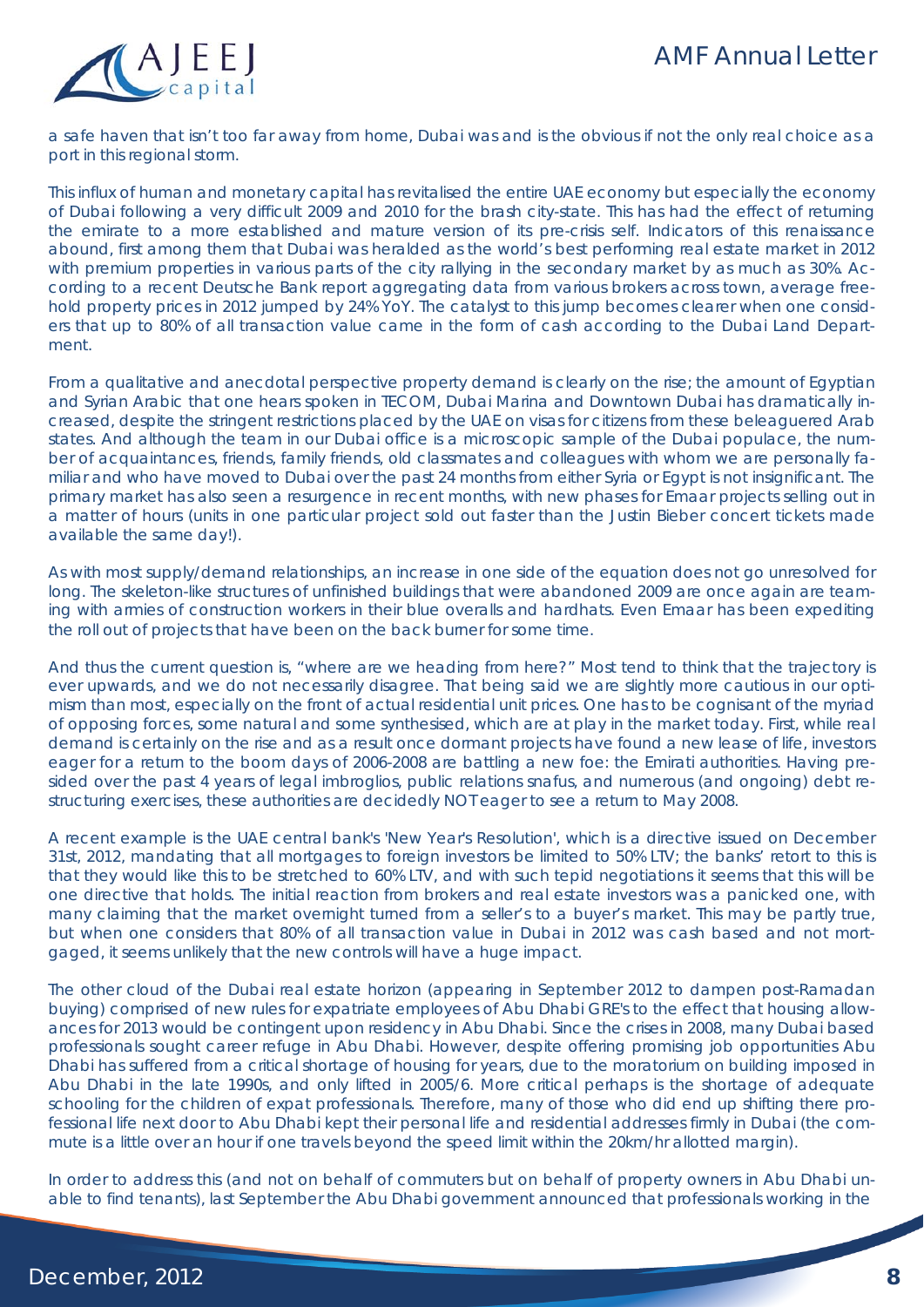

emirate will not receive their housing allowances unless they can provide proof of residence in Abu Dhabi. The implementation of this new directive was supposed to take place at the start of 2013, but has now been postponed to a "later date". Initially there was concern that the new ruling would put downward pressure on Dubai residential units (specifically rental prices in developments in the south such as JLT, Discovery Gardens and Dubai Marina), but there has been little to no effect to date. In reality, the enforcement of such a ruling would be extremely challenging given the persistent lack of adequate schooling in Abu Dhabi for which many expats would understandably and reasonably be given exemptions to live in Dubai. Moreover, many households are dual income, and if one spouse works in Abu Dhabi, it us not unlikely that the other works in Dubai; again resulting in an exemption.

Other controls in place come in the form of rental controls. An aggressive jump in rental prices in the summer of 2012 prompted the Dubai Land Department to issue a directive that limits any rent increases to existing tenancy contracts to 5% per annum. With land lords in Dubai unable to raise rents more than 5% any given year, a ceiling is put on how far property prices can climb if a certain minimum level of yield is demanded (of course this assumes a rational market, which is probably a stretch, given Dubai's history of exuberant real estate prices, and the examples of Singapore and Hong Kong). Again however, this control can be circumvented by "persuading" a tenant to leave the property and leasing it to someone new. Yields themselves have been in steady decline for the past year, dropping approximately 1% in 12 months to slightly below 7%, which is less than 0.5% away from trough yields witnessed in 2009.

So is it resurgence? Is it a return to Dubai of yesteryear where investors were flipping an apartment twice a day? Or is the market maturing in earnest and turning to a healthy growth path? All are plausible and possible outcomes in this port in a storm. Despite the damper that recently announced mortgage limits may place on price appreciation, we view them as prudent moves by a 'harbourmaster' committed to maintaining order in an ever busier port.